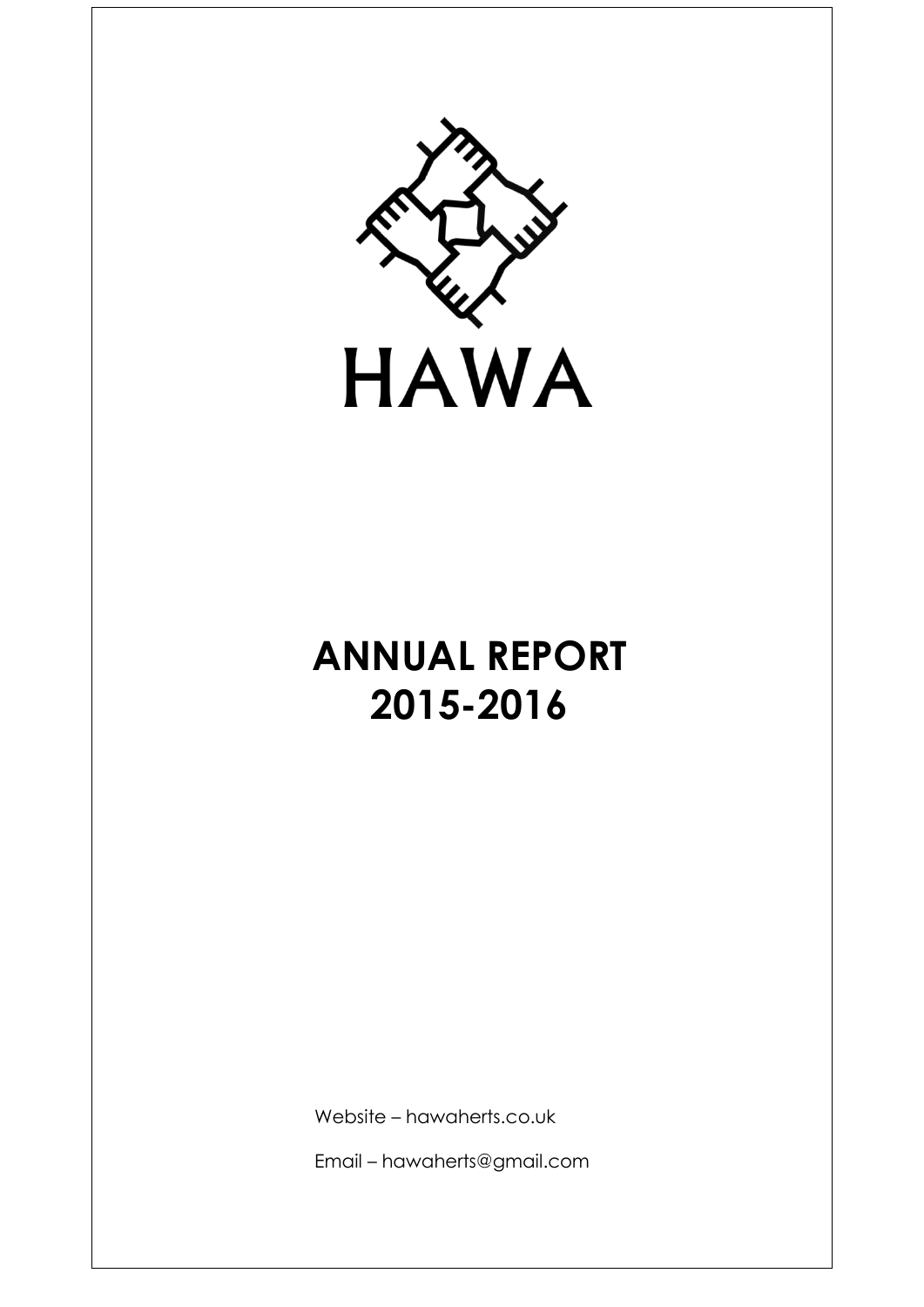# **CONTENTS**

| 8) † Albans District Council Annual Conference 14 |  |
|---------------------------------------------------|--|
| 10) Soroptimist International Womens Day 15       |  |
|                                                   |  |
|                                                   |  |

|--|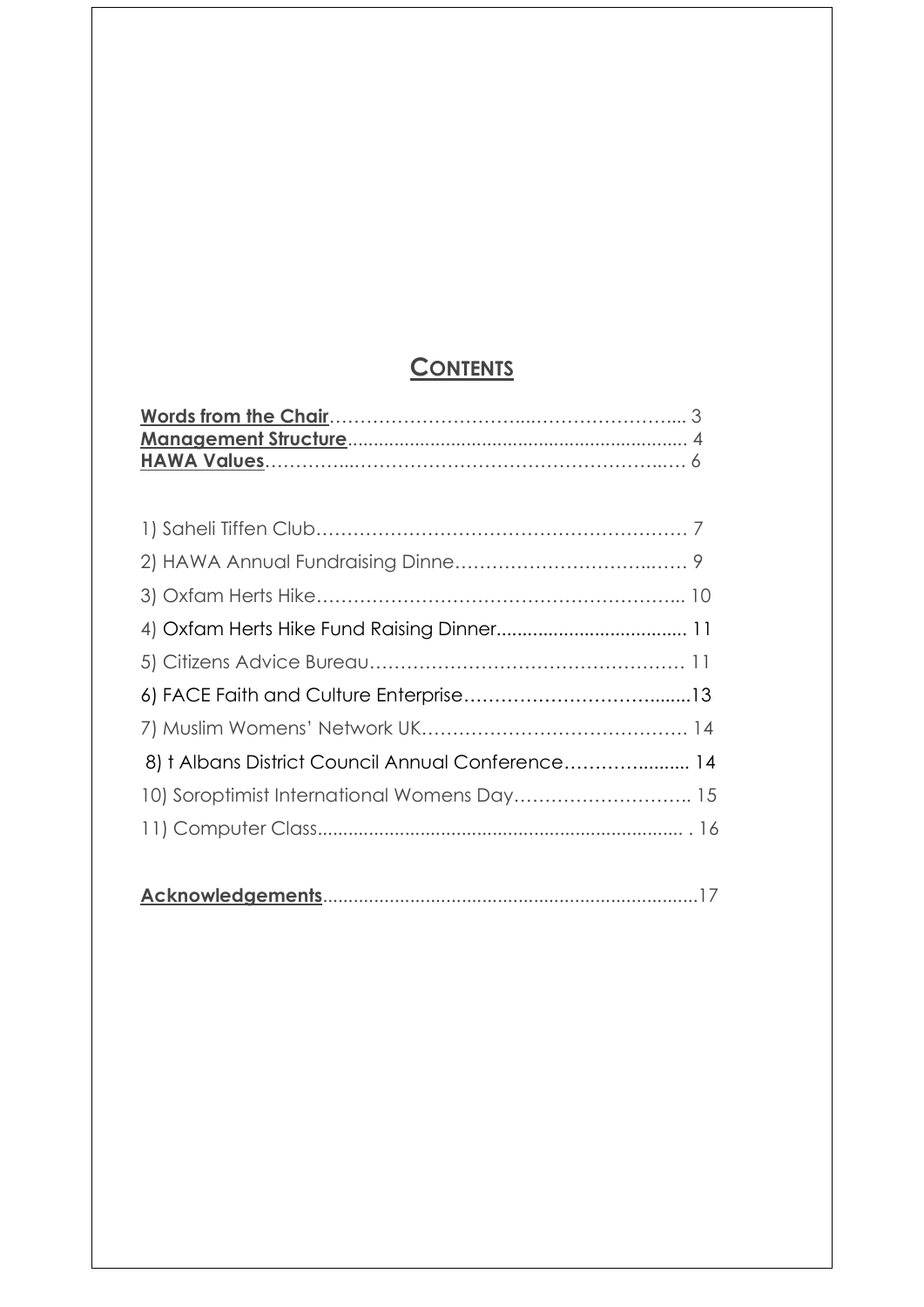### **WORDS FROM THE CHAIR**

This year has been a phenomenal year for Hertfordshire Asian Womens' Conference (HAWA) we have gone from strength to strength this year. From the launch of the HAWA website to the information and membership letter success that lead to the recruitment of new younger members to join the board of management committee.

This year has been marked by many turning points for HAWA. The dissolving of our sister organisation the UK Asian Womens' conference which had been established for over 40 years in March 2014 marking an end of an era. We came away from UKAWC in 2008 to form our separate organisation, HAWA and have been progressing step by step ever since.

On reflection of the last year, it has been tough and we have worked really hard to survive as an organisation. The imminent threat of the Saheli Tiffen Club project being forced to close led us to re-group and focus on ways to secure the continuation of the project. With the support of management committee we were able to bring this vital service for our elderly Asian women back in operation and then receiving funding to continue the project. We at HAWA are extremely grateful for the support from the Community Grant Fund and Locality Budget.

We had acquired a short-term office space at the Ziggurat building on Grosvenor Road, we were delighted to be given an office space but unfortunately it was short lived as whilst I am writing this report we have been asked to vacate the office space. We are disparately in need of office space and request any organisation for support.

The goals for next year are to continue the strong growth of the organisation by recruiting new members and increasing awareness of HAWA throughout the District. We look to make our management committee even stronger this year by introducing training days for the team. We aim this year to hold a one-day conference on current issues faced by Asian Women. We also would like to focus on working in partnership with other organisations in the district but would especially like to focus on working with the National Alliance of Womens Organisation (NAWO). We at HAWA, would like to raise the profile of Asian Women in British society.

I would to like to especially thank Rushna Miah who has supported and worked along side with me through this year. She has both work commitments and a young family but none the less she worked extremely passionately towards the success of HAWA and the continuation of the Saheli Tiffen Club. Thank you Rushna for all your hard work and support.

Times are changing for our young generation are forever under constraints pressure of life and work. HAWA need younger members to come forward and help enable our organisation to fulfil its aim. You have the abilities and skills to take this organisation forward and your support has not been unnoticed. A special thanks to Romina Begum, Maariyah Khan and Kulsoom Khan for their support.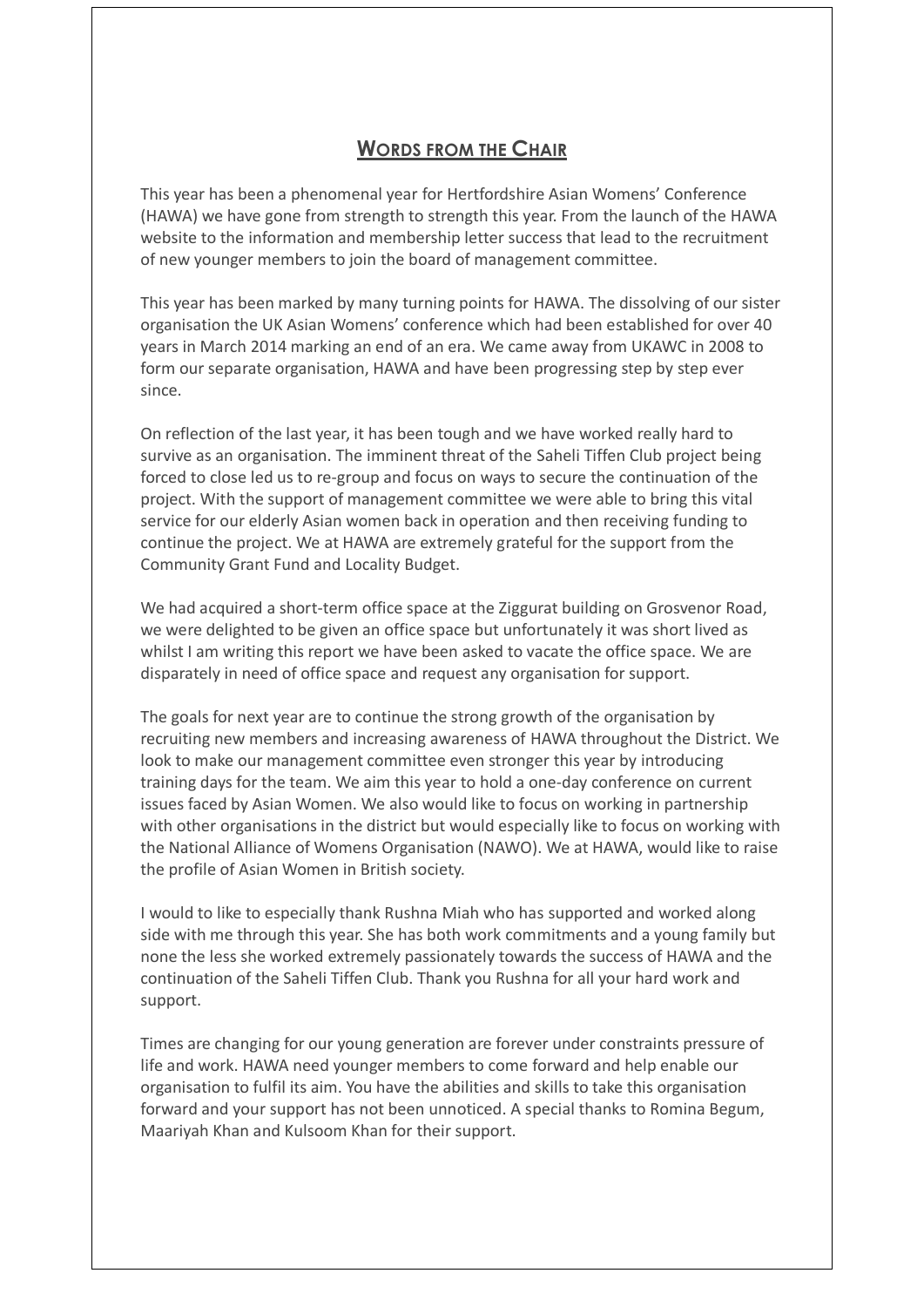I would also like to thanks the whole management committee for they time and commitment in building this organisation without passionate members that HAWA consists of we would not be the successful organisation that we are now.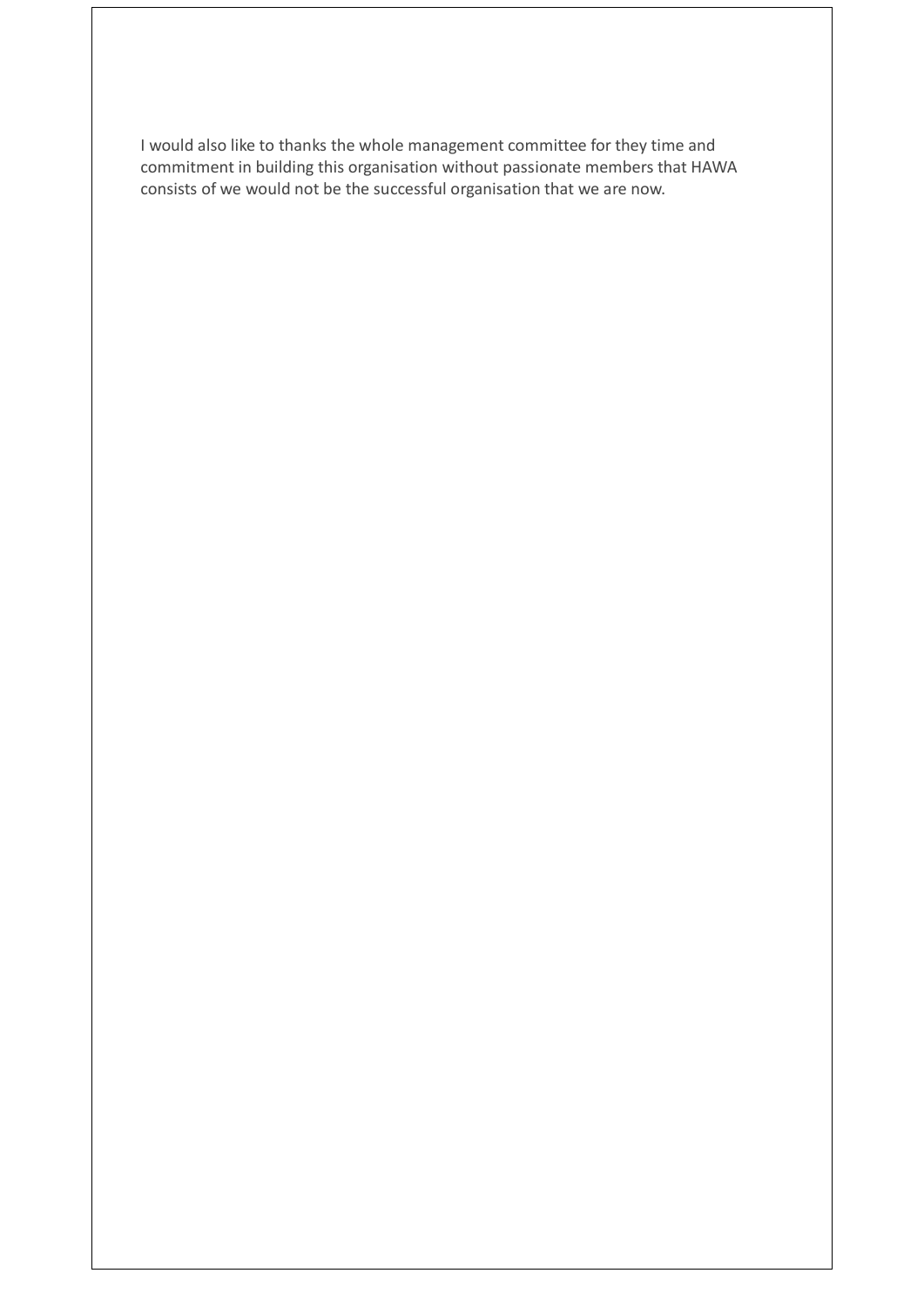# **MANAGEMENT STRUCTURE**

**Chair:** Farhat Zia

**Vice Chair:** Rushna Miah

**Treasurer**: Kausar Nisar **Assistant Treasurer:** Tamaana hussain

**Secretary:** Rimona Begum **Assistant Secretary:** Henna Zia

**Social Secretaries:** , Sajida Kamran, Maumoona Khalid **Social Media Administrators:** Maariyah Khan, Kulsoom Khan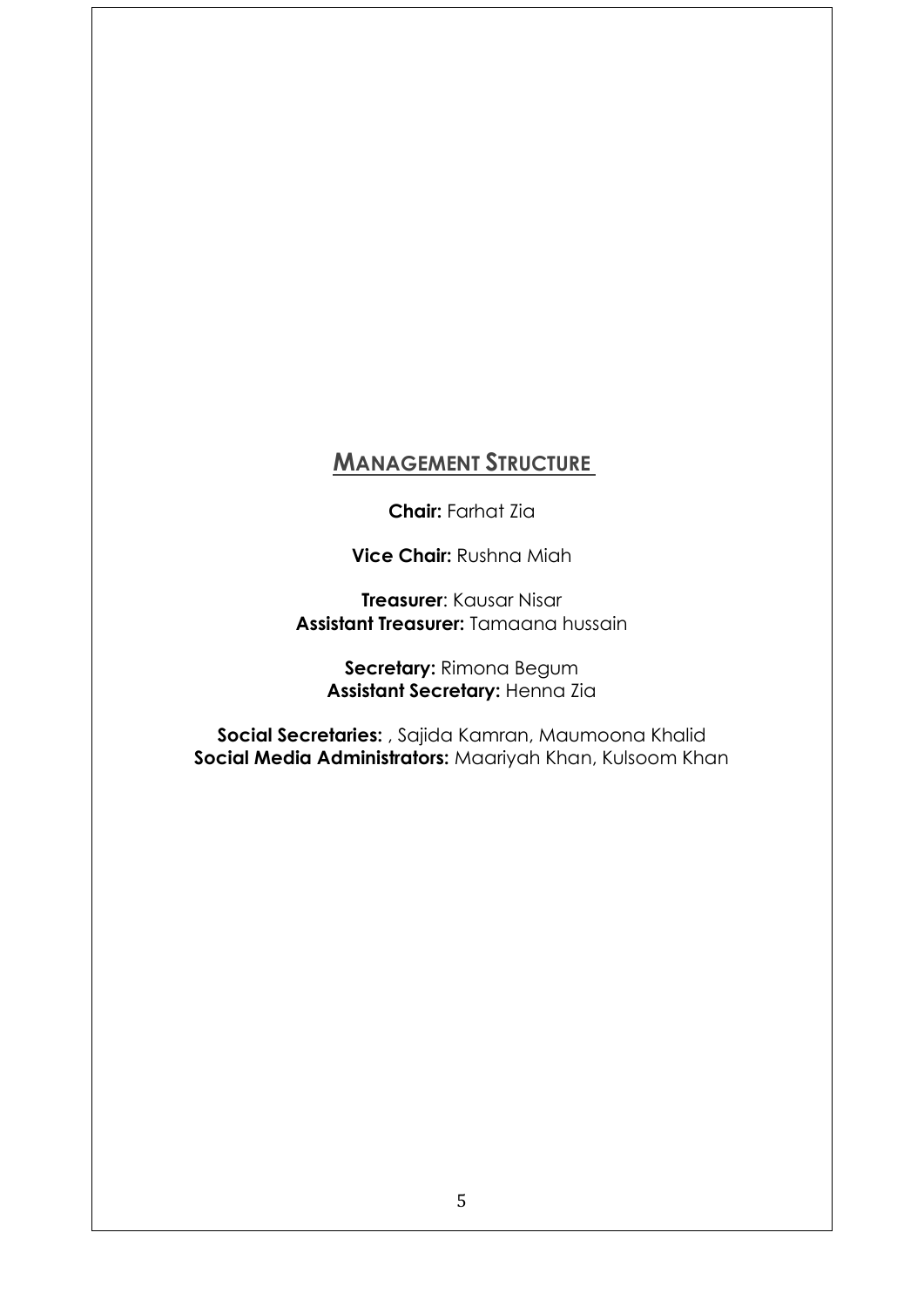# **HAWA VALUES**

HAWA was founded in 2008 after coming away from its sister organisation, UK Asian Women Conference- Herts Branch. Our aim is to work intensely at the local level for BME (British and Minority Ethnic) women. Our work is primarily based in the area of St Albans City and District and in the future we are aiming to branch out to the rest of Hertfordshire. HAWA is an independent organisation which has no religious, national or political affiliations; therefore membership open to all women.

The Hertfordshire Asian Women's Associations' objectives are to promote education, employment, training as well as guidance. We strive to work towards the advancement of women and promote human rights and gender equalities at a local, national and international level. HAWA aims to:

- Inform, advise and involve Asian Women on issues that affect them.
- To undertake a programme of activities to meet the needs of Asian Women; arrange professional trainers to facilitate empowerment training, to all members and outside bodies or organisations working towards the aims and objectives.
- To work towards a society based on the principles of social justice, equal rights and opportunities for all.
- To support the claim of every citizen to the right to enjoy basic civil rights and freedom.
- To value each and every members contribution.
- To enable Asian Women to take an effective part in the development of their day to day lives in the United Kingdom.
- To obtain and provide advice to Asian women on education, health, employment, housing, welfare, domestic violence, forced marriage, gender equality and any other issues that discriminate women in the UK.
- Enable Asian women to develop their self-confidence, enable them to seek knowledge through education, voluntary work and gain skills in their chosen areas.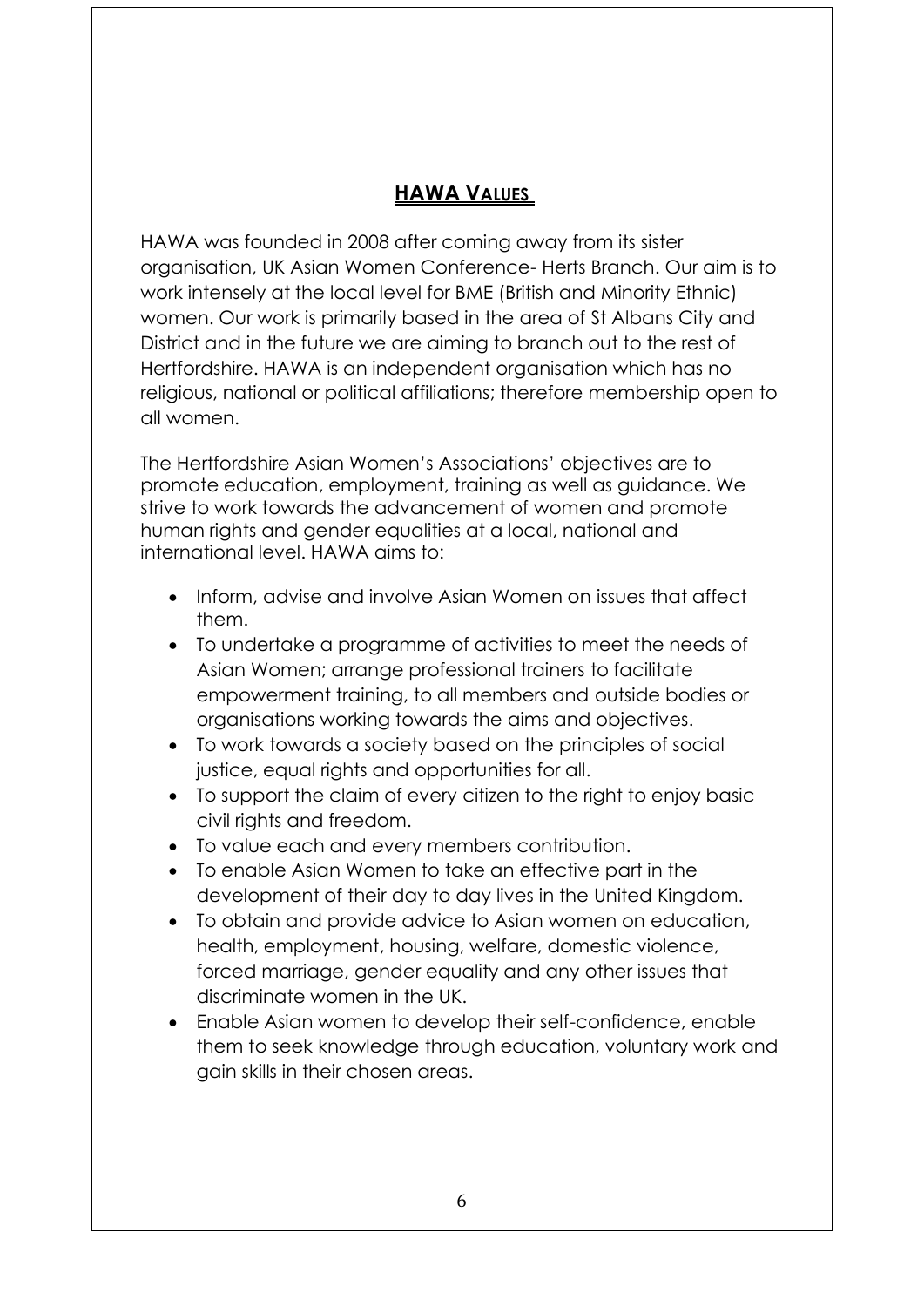## **SAHELI TIFFIN CLUB**

The Tiffin Club is not just a luncheon club but a place for elderly BME (Black and Minority Ethnic) ladies to meet and interact with one another and the wider community. The aim of the project is to help decrease the isolation of BME older women in the community and to increase their confidence for them to access local services and integrate more with the local community. These ladies are from a generation where females were not allowed access to educational facilities and therefore we have tailor-made a basic literacy and numeracy programme for them according to their needs. We also provide exercise classes to increase mobility and motivate the ladies to participate in physical activities outside of the club. After our timetable of activities we provide healthy snacks and refreshments where the ladies have a chance to socialise with each other. Most of these ladies either live alone or are a part of an extended family system where they have no space of their own, and the Tiffin Club helps these ladies come together by interacting with each other and overcoming language and social barriers.

We have been running the Saheli Tiffin Club for almost seven this year we went from strength

years now, however last year we were struggling to continue to provide the service due to funding cuts. This forced HAWA to close the club for a short period while we rethought our strategy on how to reopen the club. HAWA's executive members and the two project coordinators of the Saheli Tiffin Club - Shahnaz and Sadia - helped run the project on a voluntary basis for one whole term until we secured enough funding to continue the project for a further year. With help from the Centre for Voluntary Service (CVS) and their guidance on how to plan and submit a funding application, we were successful in securing funding via two funding applications: the Community Grant Fund from St Albans District Council and the Locality Budget which was supported by Councillor Sandy Walkington. The Community Action Dacorum helped us by providing us with an exercise tutor. St. Luke's Church has also been a huge support with the provision of two English tutors. We are grateful for the support that they have given to the project as without the funding we would be unable to continue to provide this valuable service for the Asian ladies in the district.

The group meet at St Luke's Church on Thursday from 11am - 2pm during term time only. This year we ran the project for 39 weeks with 15+ ladies attending each week. In total we had 585 attendance. We provide a three hour activity programme which includes an hour of exercise class followed by an English class. In the final hour, we arrange for a speaker – from a local organisation – voluntary and statutory organisation to come in and talk to the ladies about what they do and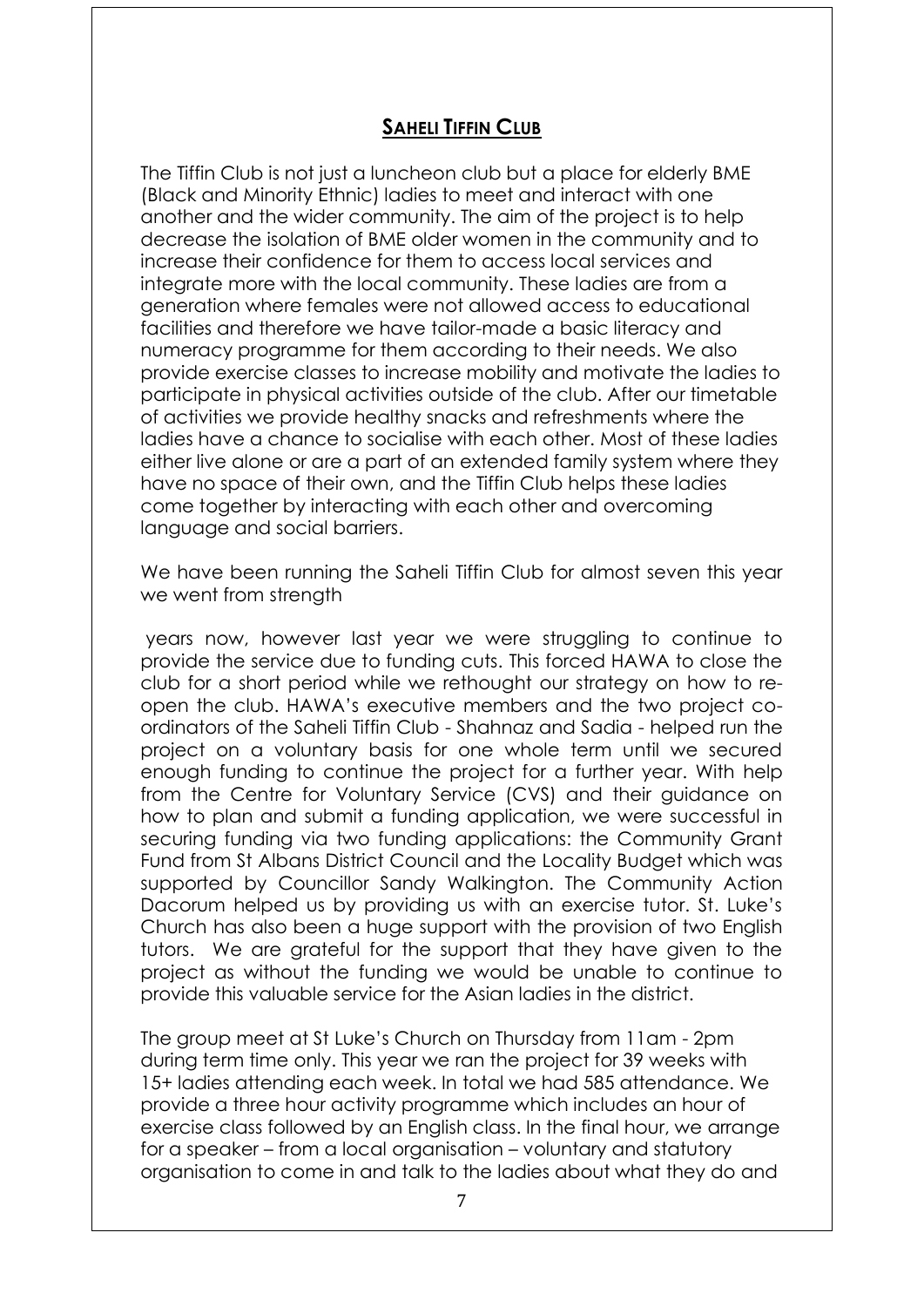what services they provide. After this the ladies are served a healthy snack and drink and are given time to socialise with each other.

A report from the English tutors:

*"Since September 2013, we have been teaching English voluntarily at the Tiffin Club. At the outset we had no formal training, just a desire to help the ladies practise and improve their English. However, encouraged by her experience at the Tiffin Club, Angela decided to take a TESOL qualification and is now a fully qualified English teacher. We have recently been joined by a third person, who brings with her valuable experience from her days as a primary school teacher. In our weekly lessons we have tried to cover topics which will be of "everyday" use, such as health, shopping, employing a tradesman, time and seasons. We have also studied prepositions and practised pronunciation, along with a little reading and writing. We want the ladies to enjoy using their English and so try to include some fun activities in our teaching.*

*We feel privileged to have had the opportunity to meet the members of the group. We have enjoyed learning more about a different culture and, in turn, we have shared some of our culture and customs."*

Here is a list of the activities and speaker which the ladies from the Saheli Tiffin Club have participated in.

- Cake making
- Beauty session
- Healthy eating
- Recycling
- Democracy Week
- Local police constable
- Mental Health support



From I-r: Cllr Sandy Walkington at the Saheli Tiffin Club, Flower arranging.

**HAWA ANNUAL FUNDRAISING DINNER**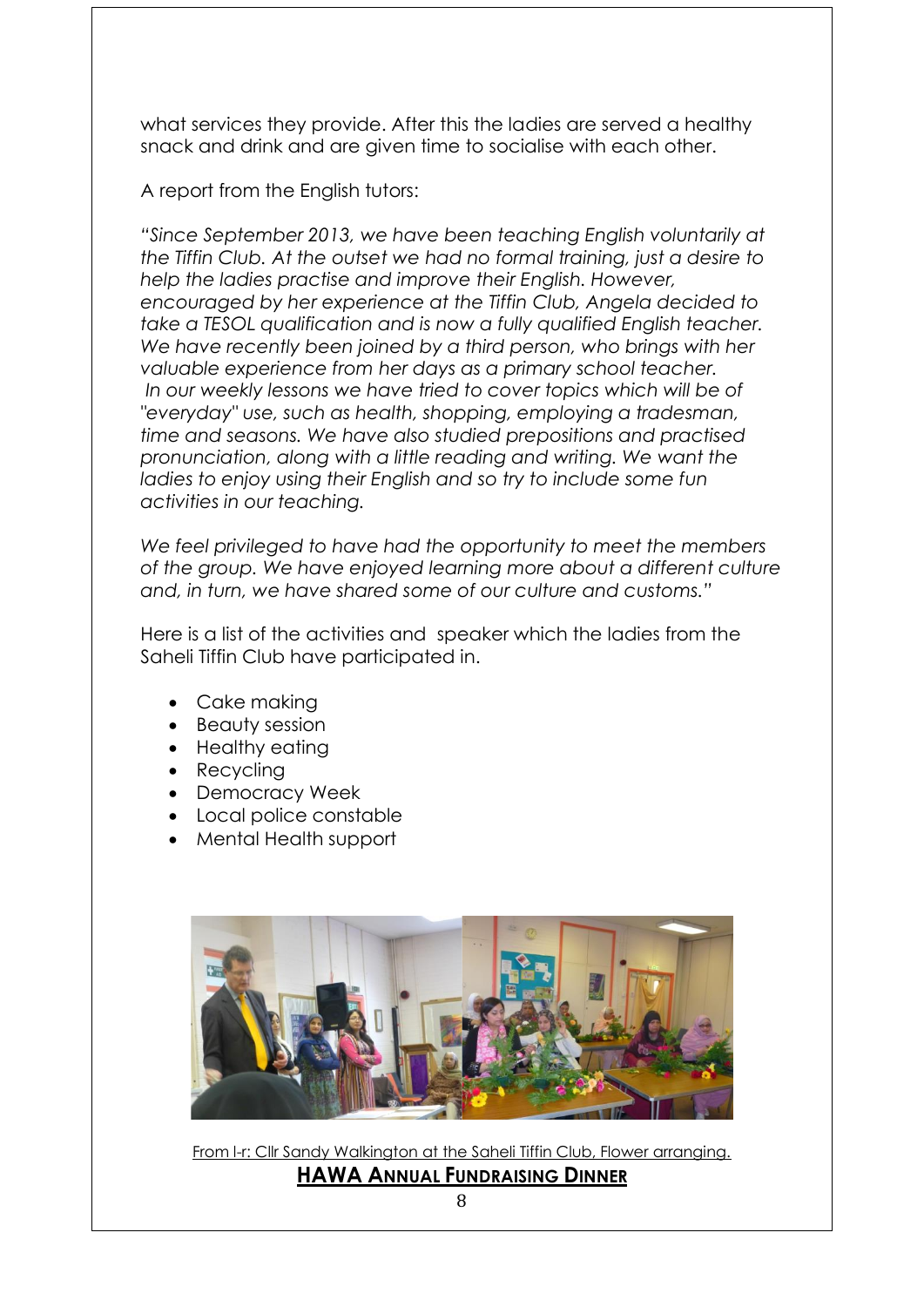For the past two years we have been holding our Annual Fundraising Dinner for Saheli Tiffin Club at the United Reformed Church on Homewood Road in St. Albans. This event normally consists of speakers, entertainment and a threecourse meal, with all profits going directly to the Saheli Tiffin Club. This year we raised over £1000

This year the dinner was well attended and we are thankful to everyone in HAWA who worked tirelessly to ensure that the event was special and successful. We raised over £1000 which helped massively towards the continuation of the Saheli Tiffen Club project.



Bollywood dancer Gopi with the children.



HAWA member Shamima with speaker Jyoshna Ghosh

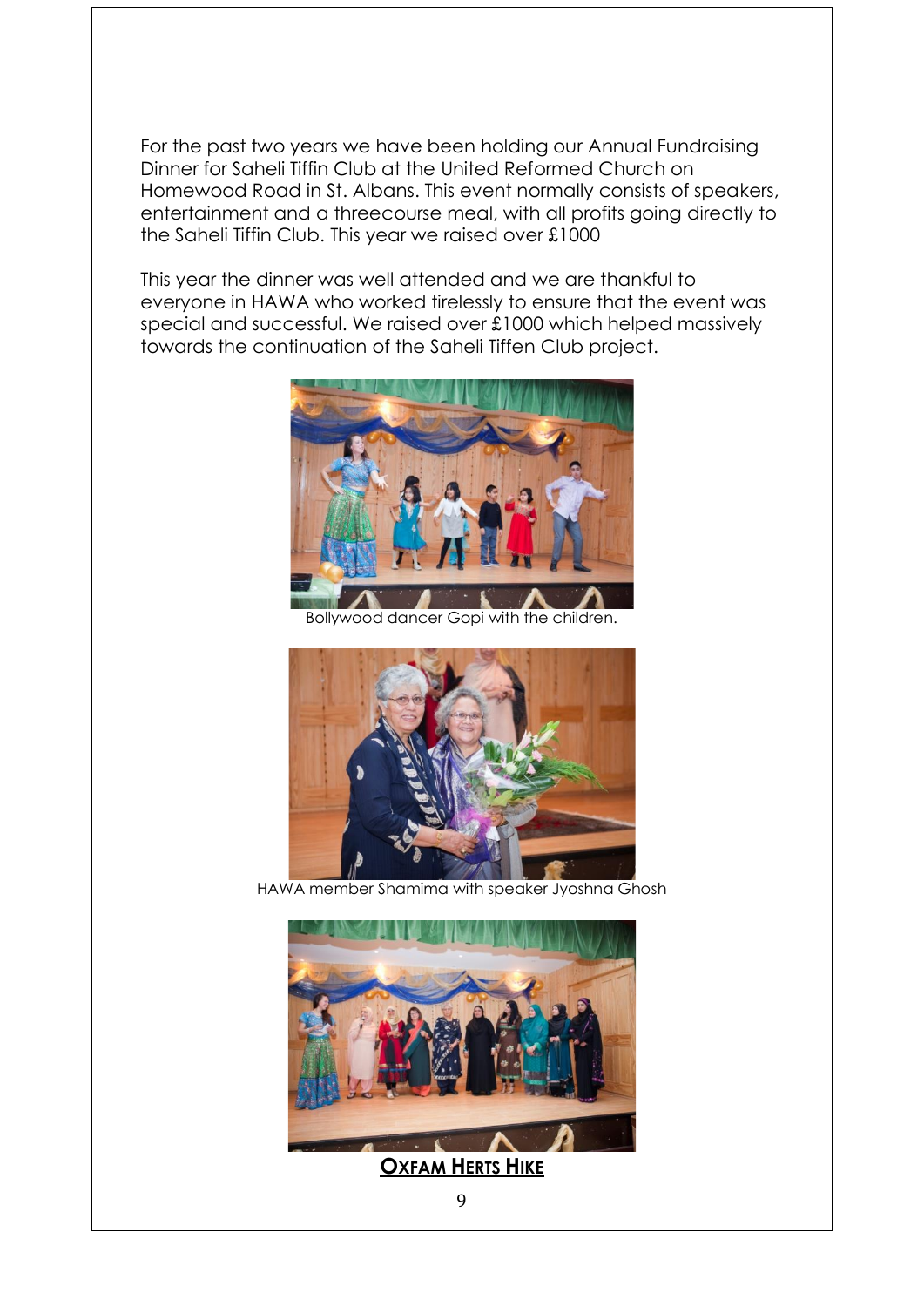HAWA supported the Oxfam Herts Hike for the first time in 2013. The Oxfam Herts Hike is a charity and community sponsored walk or hike which raises funds for a pre-designated cause. Groups of friends and families took part in the walk in the beautiful setting of Heartwood Forest in St Albans, in the depth of Hertfordshire countryside with tea and home-made cakes as they finished in the Scout Hut, as well as a Fairtrade stall and craft activities. Last year the funds helped village communities in Bangladesh prepare for and cope with natural disasters such as floods, droughts and cyclones. This year, money raised will go towards improving girls' education in poor and disaster-hit areas of Pakistan.

HAWA members as well as friends and family took part in the walk last year - and by collecting sponsorship and personally donating to the cause. We were the largest collective group on the day and even received a certificate!



HAWA at the Herts Hike, with Hillary Tyrell from Oxfam

# **OXFAM HERTS HIKE FUND RAISING DINNER 22TH SEPTEMBER 2013**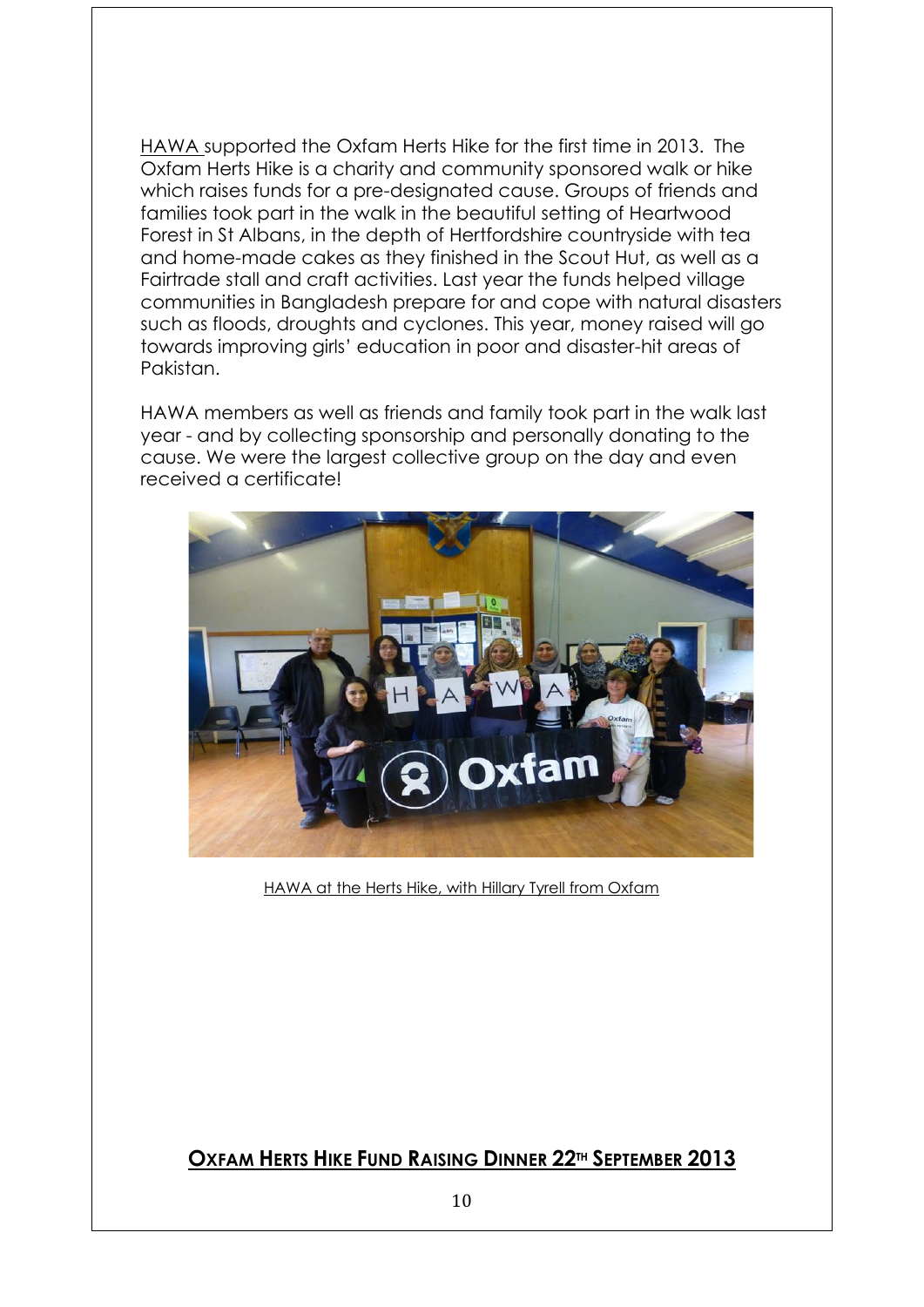We also supported and organised a Fundraising Dinner the following day for the Oxfam Herts Hike at the Abbey Spice Restaurant for with 60 people attending.

Lady Mayor Annie Brewster, Councillor Momtaz Rahim, Hilary Tyrell (Oxfam) and Farhat Zia (HAWA) were the main speakers on the night. HAWA raised over £1000 from the walk and dinner at the Abbey Spice.



Lady Mayor Annie Brewster and Members of HAWA along with Councillor Momtaz Rahim and Hillary from Oxfam. And manager of Abbey Spice

# **Citizens Advice Bureau (CAB)**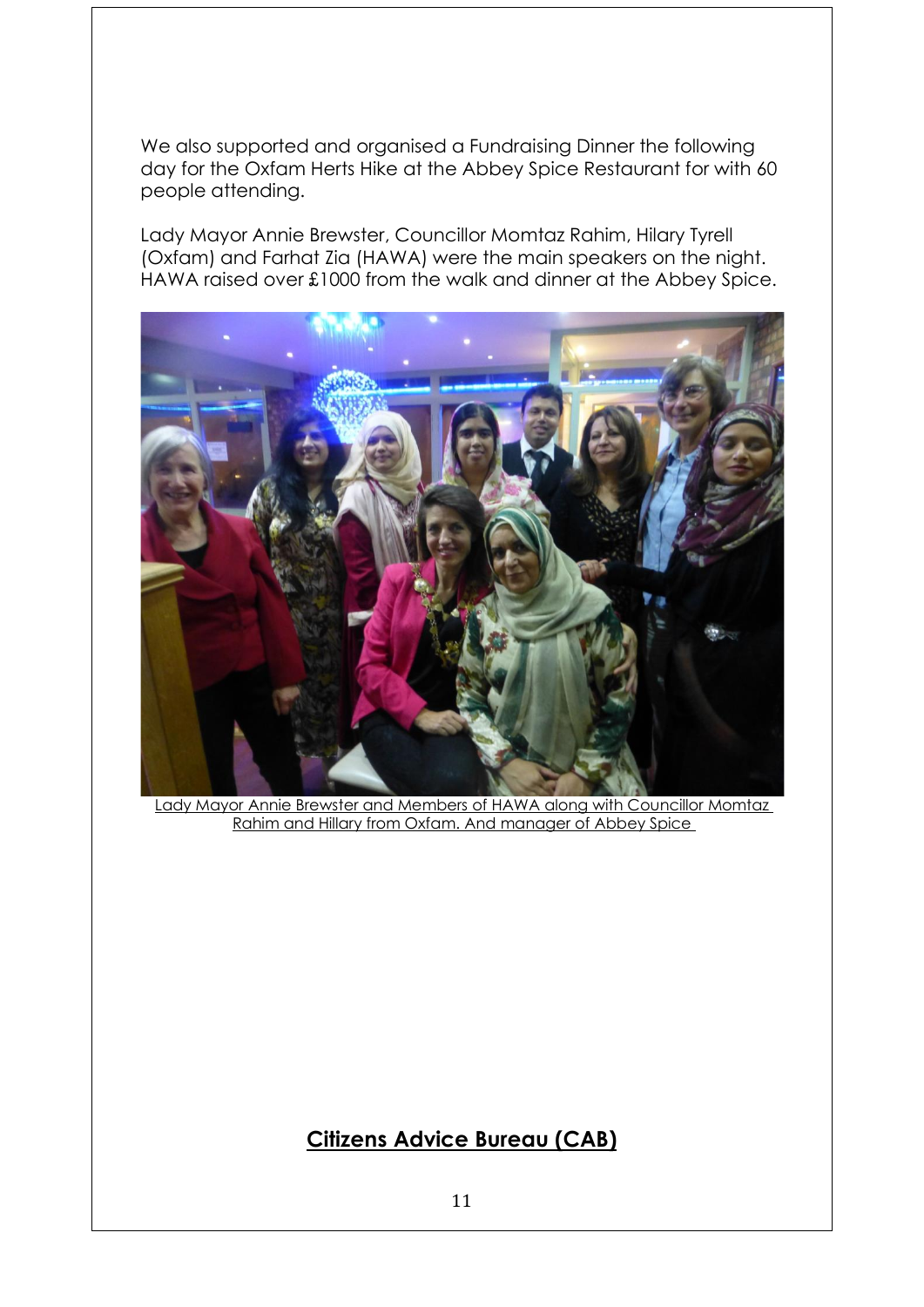We are one of the Key partners in the CAB linked project "St Albans linked advice service." CAB have been successful in securing £220.000 fund for two year project and plan to train and support a new triage team in our multi-agency information and advice hub to ensure that clients have quick and easy access to the agency most able to meet their needs and additionally intend to develop an Advice Partner Network (APN) to share and disseminate good practice amongst a disparate advice sector. Farhat Zia represents HAWA and sits on the Board of the Advise Partner Network (APN.)

In February three of our volunteer members Shahnaz, Sadia and Siama were trained for the Meet and Greet role to welcome clients at the hub enabling them to have easy access to the agency and signposting them to certain agencies located outside the hub at St Albans District Council. Our three volunteers work on rota base every Tuesday at the Hub.

The next stage of the project is to work with the local communities to enable communities hubs outside of the core CAB and to train advisors who will be able to provide support and guidance to those in need.

## **ST ALBANS DISTRICT STRATEGIC PARTNERSHIP ANNUAL COMMUNITY CONFERENCE CUNNINGHAM HUB**

Hertfordshire County Council has completed the £1 million refurbishment works to the former Cunningham Library in Cell Barnes Lane. The refurbished building now houses St Albans Day Services and will provide modern services for those adults with a learning disability, living in St Albans and Harpenden, who need daytime activities, care and support, or whose carers need respite.

St Albans Day Service supports people with a wide variety of needs and aims to provide responsive services in a safe, caring and supportive environment, which meets the needs of each individual, promotes independence and encourages choice. The service offers people a variety of opportunities, including work experience, social skills and leisure activities.

St Albans and District Local Strategic Partnership has set aside funding to help with the development of the Hub as a community centre. It expects that this funding will be used to offset room hire costs for emerging community groups whilst they are becoming established. It is expected that the building will be mainly used by local groups and that the majority should be able to walk to it although limited car parking will be available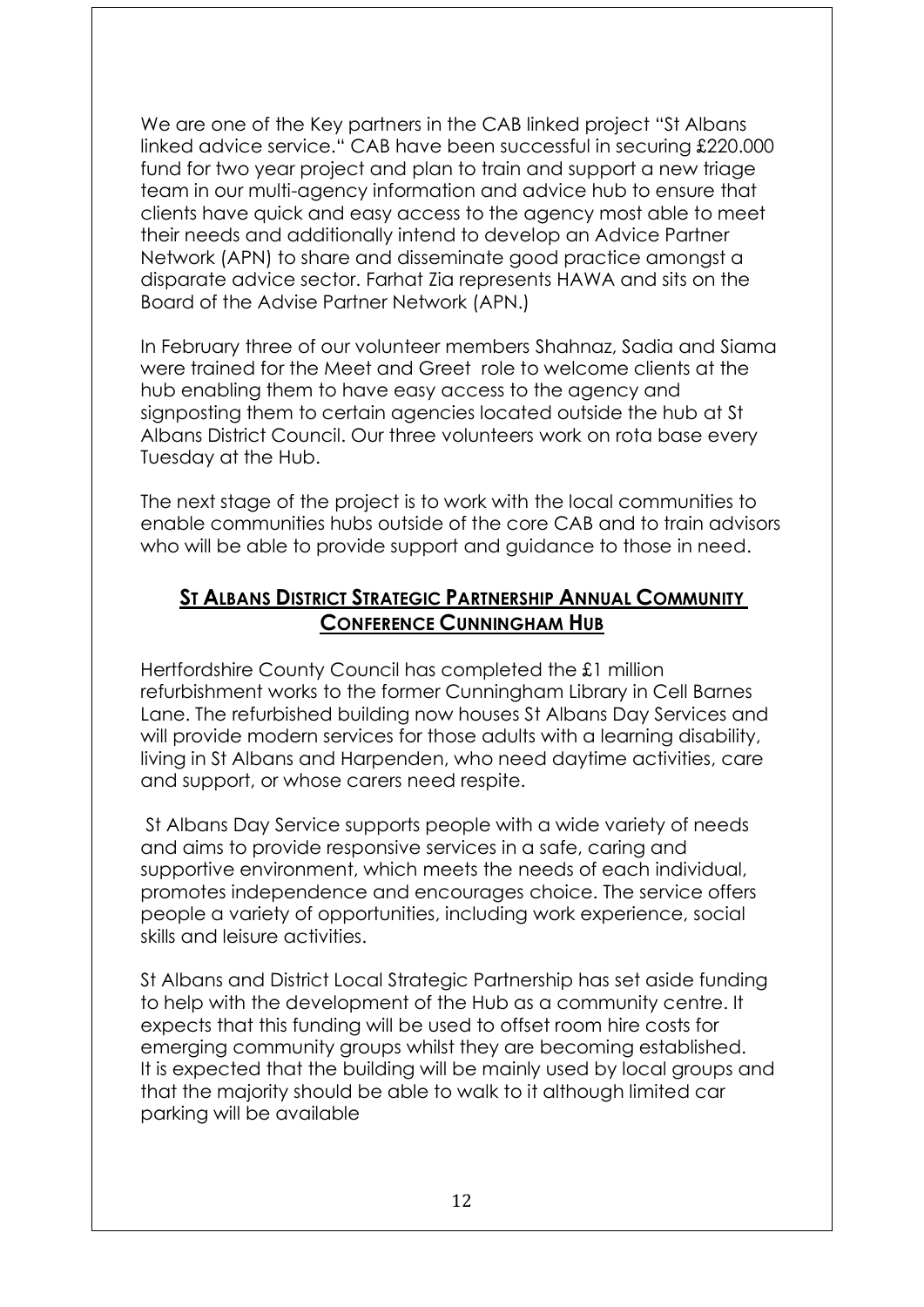#### **FACE (FAITH & CULTURE ENTERPRISE), ST ALBANS**

The St Albans Faith and Culture Enterprise (FACE) has been created to support and work with groups from a range of faiths and cultures. The aim is to ensure the voice of people from these groups are heard and to encourage diversity and community cohesion. Rushna and Farhat are on the committee of FACE representing HAWA and meet once a month where various local issues are discussed.

Through FACE, HAWA has negotiated another ladies' only swimming session at Westminster Lodge where there will be a female lifeguard and completely secluded to ensure ladies from the BME community attend and use the facilities. The session is every Friday 7-8pm in the teaching pool.

#### INTERFAITH WOMEN GROUP ST ALBANS

We were invited by the Mother Union to deliver talk on "Women in Islam" and supported by Ann Scrorer, the Chair of the Interfaith Women Group. Furrukh and Farhat carried out the talk which began by stating the five pillars of Islam: the core of the Islamic belief. Furrukh then followed and spoke about women equality in Islam followed by talk about Marriage. Farrukh and Farhat both discussed the way their own marriages were arranged and conducted, and how this has differed from the weddings of our children. They also spoke about difference between arrange and forces marriages.

Over 40 members from Mother Union and other faiths were at this meeting and our talk was well received as we had so many questions from the audience. Since then Furrukh has carried out a talk at the University of Hertfordshire.

#### TALK ON ISLAM AT BAPTIST FREE CHURCH, MARSHALSWICK

Rushna and Mumtaz were invited by the minister Garaham Clarke to give a talk on Islam and the practical way of life as a Muslim. The talk was given to approx. 25 people who attend the Baptist Free Church and other local churches. The session was very informative where people asked many questions regarding the misconceptions about Islam and how the media portrays Islam negatively. Positive feedback was received by the attendees stating that the session was very helpful as we were giving the talk from a personal perspective and from our own personal experiences of how it is like to live in England as a British Musl

#### **MUSLIM WOMENS NETWORK UK**

HAWA is a member of the Muslim Women's Network UK. The MWN aims to strengthen Muslim women's ability and to bring Muslim women's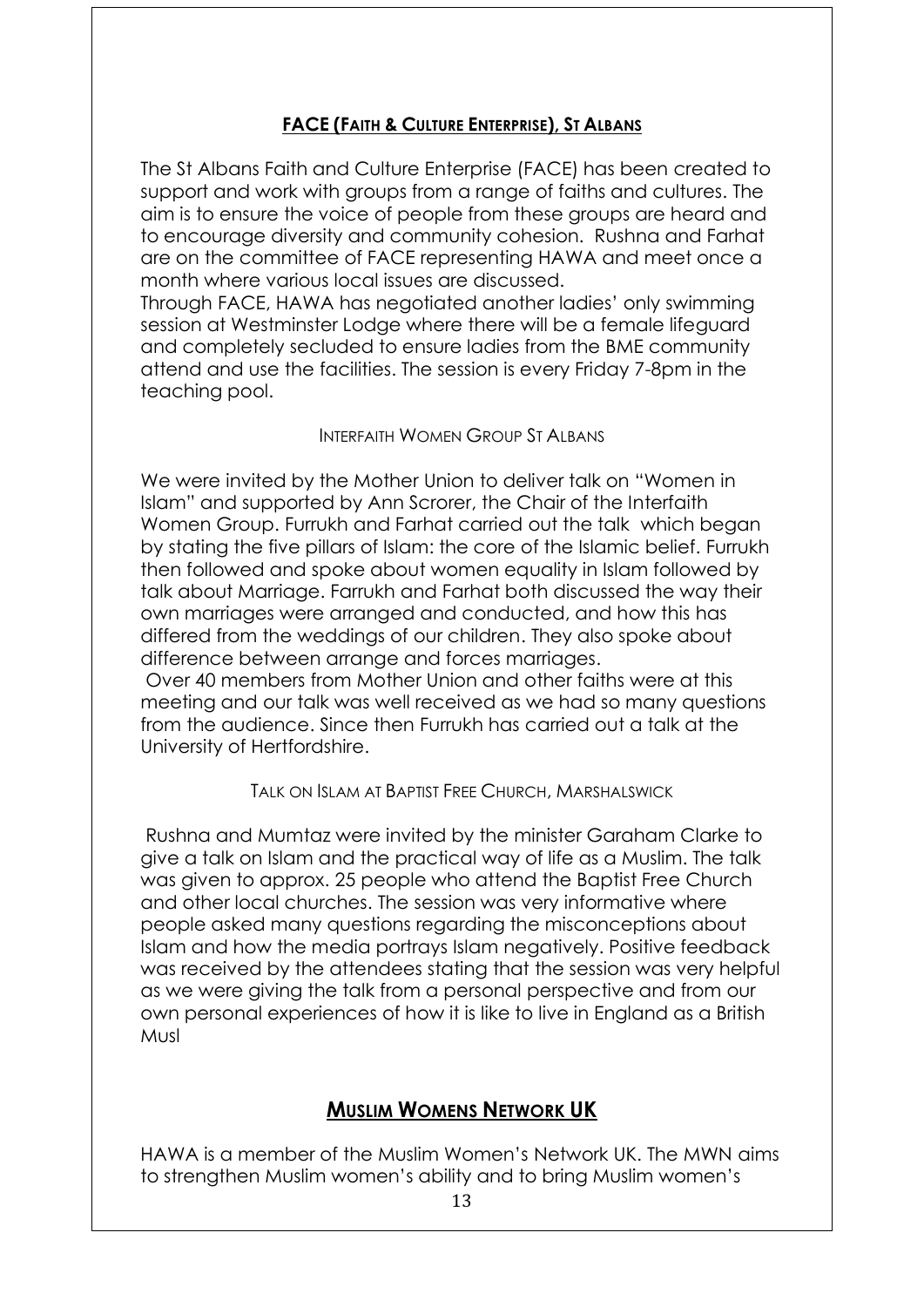diverse voices to Government. In May 2013 Farhat Zia and Shajida Kamran attended their AGM in the House of Lords hosted by Baroness Halleh Afshar and Barness Paula Uddin with Jo Swinson Minister of Women and Equality as a key note speaker.



Farhat Zia and ShajIda Kamran with Baraness Paula Udd

# **ST ALBANS DISTRICT COUNCIL ANNUAL CONFERENCE**

On the 7<sup>th</sup> November 2013, Farhat and Shamima attended a one day conference at Wheathamsptead research centre where HAWA was involved in a networking session with other organisations. The profile of HAWA was raised whilst focusing on the employability skills of Asian ladies in the district. We also raised the issue of the cut back of funding for the support of bi-lingual BME children.

Please see attached link for further details: [Community Conference](http://www.stalbanslsp.org.uk/images/Community%20Conference%20Summary%202013_tcm30-42189.pdf)  [Summary 2013](http://www.stalbanslsp.org.uk/images/Community%20Conference%20Summary%202013_tcm30-42189.pdf)

# **SOROPTOMIST INTERNATIONAL WOMEN DAY**

Members of HAWA joined The Mayor of St Albans, the Head of St. Albans Girls' School AGS Margaret Chapman plus many more friends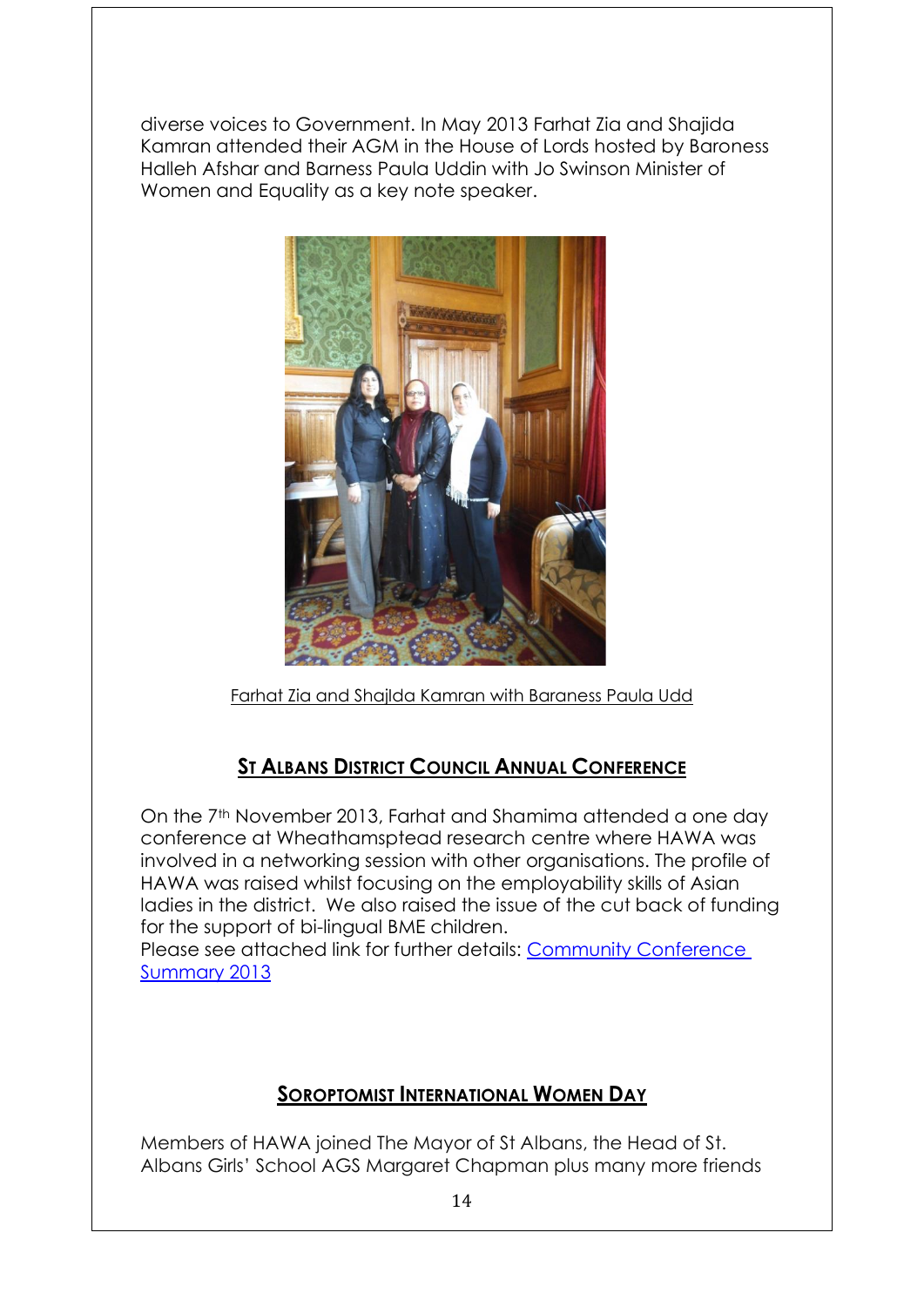and supporters who had been invited to "Join Women on the Bridge" in Verulamium Park St Albans. The theme for the day was "Educate to Empower and Enable Women and Girls". The 50-strong group met on the bridge in the boating lake to symbolise the connection of women all over the world. All attendees wore blue and marched through the park, the end of the walk was celebrated by speeches focussing on uaction for girls locally and in a wider context and the value that it brings in enabling and empowering women and their communities world wide.



HAWA members on the day



HAWA with members of Soroptimist.

## **COMPUTER CLASS**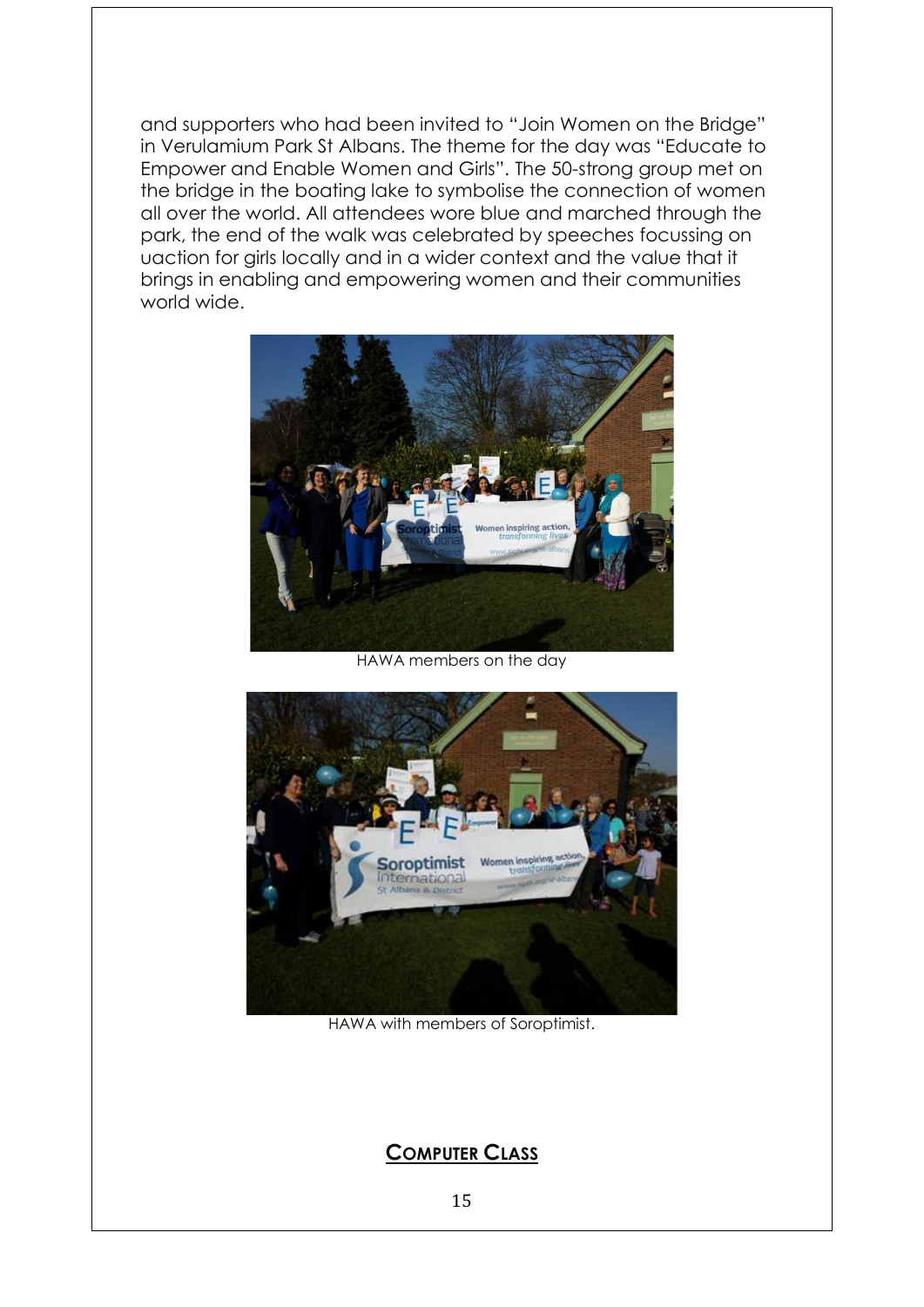HAWA opened a 'Computer Class' in a joint partnership with Computer Friendly - a non-profit organisation based in St Albans. The purpose of this course was to introduce the fundamentals of the Windows Operating System, to enable those new to computers to use the mouse & keyboard, to perform basic text editing and formatting and to be able to access the Internet and use email. The aim was to banish any fear of the technology and equip students to benefit from the opportunities it offers. Ten ladies successfully completed the course and have signed up to the next phase.



The Mayor of St Albans, Annie Brewster with Rushna Miah from HAWA

Farhat Zia, chair of HAWA said: "We are very grateful to the Mayor for joining us at our meeting, and for presenting the training certificates. Many congratulations go to the women who have been successful in learning computer skills."

The city's Mayor said: "The Tiffin Club is the most wonderful club that has offered Asian women fellowship, support and fun for nearly a decade. HAWA now reaches beyond their community to work with a broad range of organisations to promote wellbeing in Hertfordshire. Thank you for your inspirational service to [St Albans City](http://www.stalbansreview.co.uk/search/?search=St+Albans+City&topic_id=5407) and District and for your very warm hospitality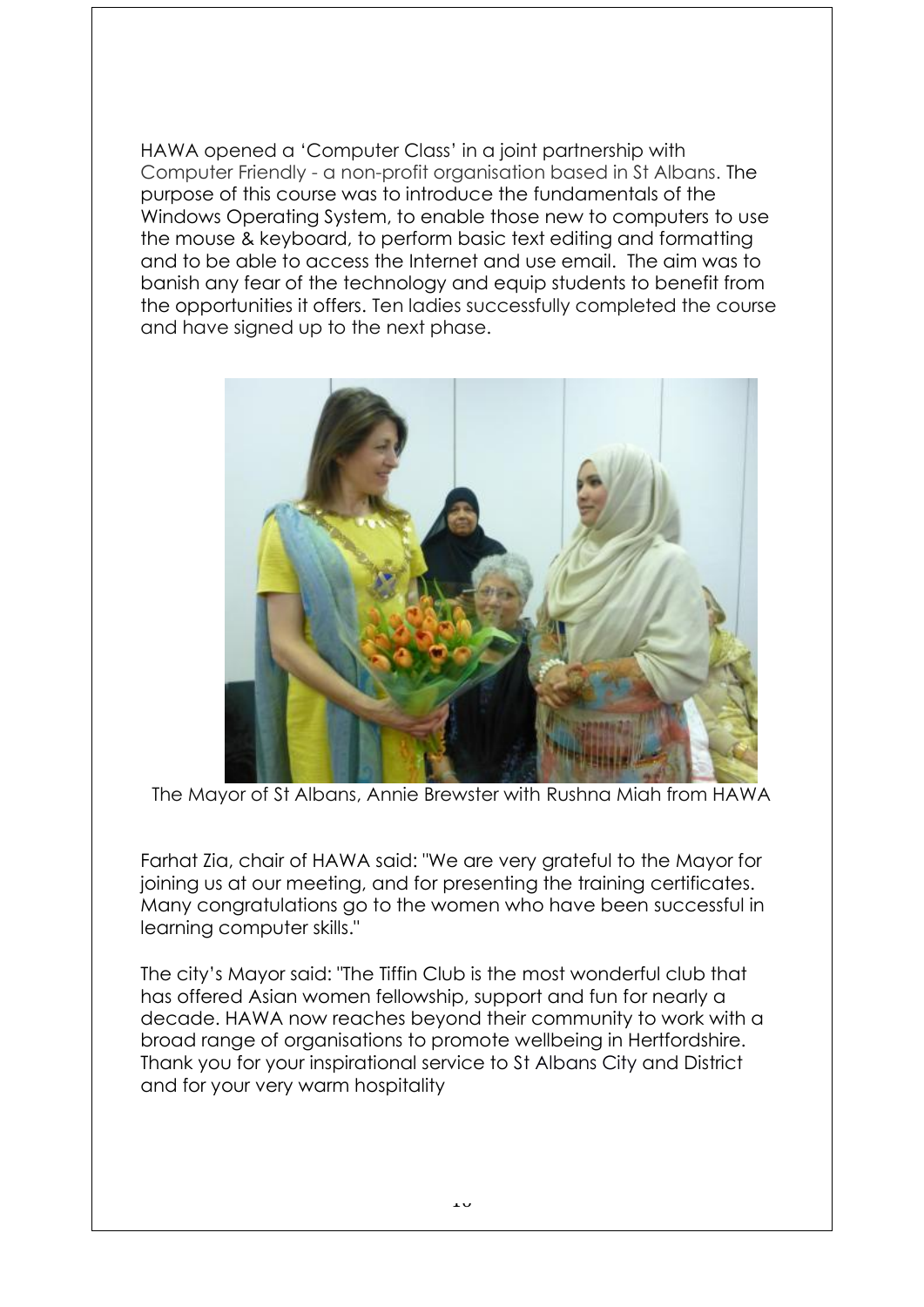# **ACKNOWLEDGEMENTS**

HAWA would like to thank the following people for their commitment in the past year.

**Angela Jones, Kathryn Walker** and **Gill Ogilvy** – English tutors at the Tiffin Club.

**Daphne;** for teaching knitting at – and for her devotion to - the Tiffin Club.

**Sandy Walkington**, Liberal Democrat Councillor for St Albans South; for his support of our funding bid and speaking at the Tiffin Club Fundraising Dinner.

**Geoff Churchard**, Liberal Democrat Councillor for Sandridge, for his support of our funding bid.

**Jyoshna Ghosh**; for her continued support and her speech at the Tiffin Club Fundraising dinner.

And finally all HAWA members for there continued support and participation